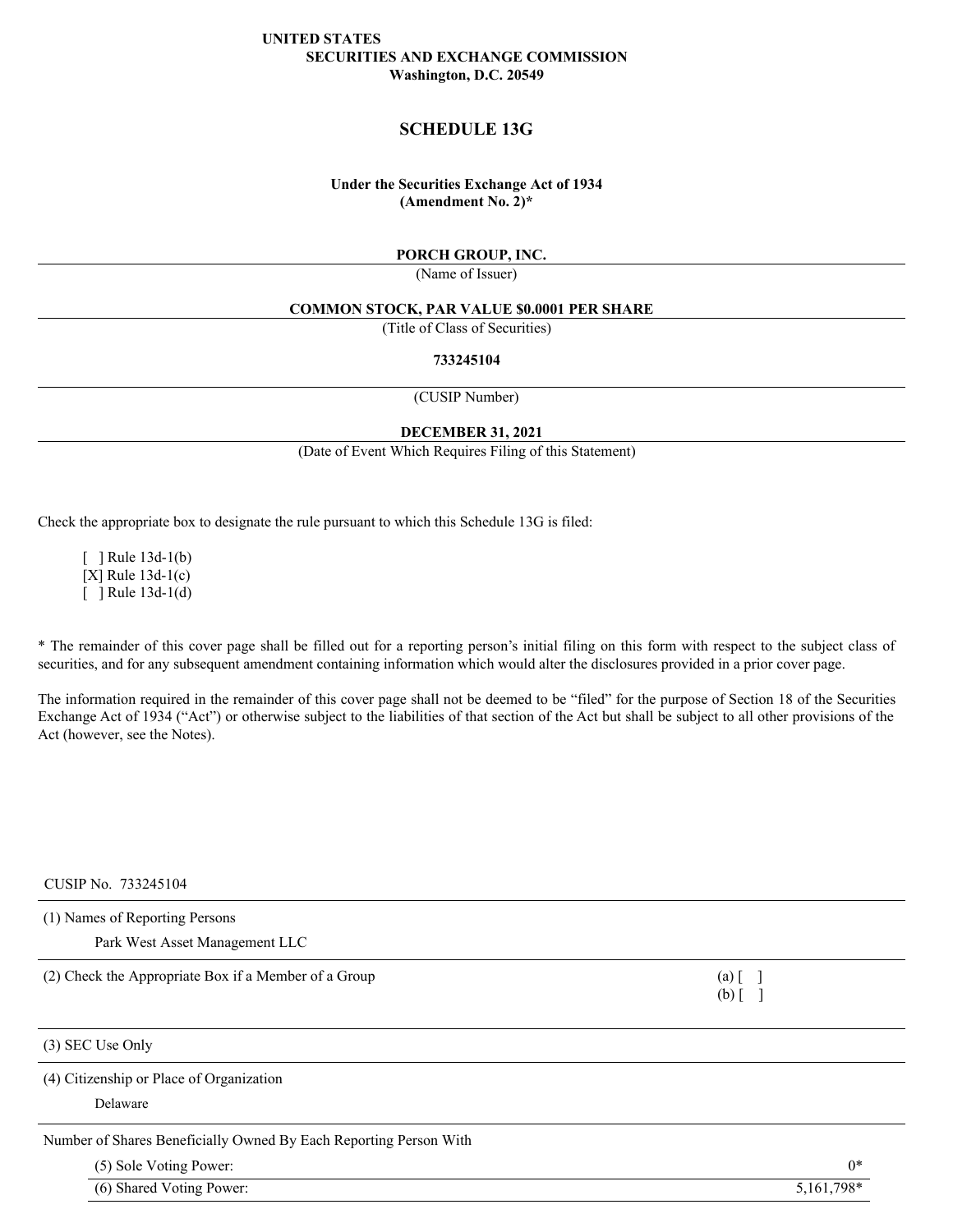|                                          | (7) Sole Dispositive Power:                                                               |                                                      | $0*$       |
|------------------------------------------|-------------------------------------------------------------------------------------------|------------------------------------------------------|------------|
|                                          | (8) Shared Dispositive Power:                                                             |                                                      | 5,161,798* |
|                                          | (9) Aggregate Amount Beneficially Owned by Each Reporting Person                          |                                                      |            |
| 5,161,798*                               |                                                                                           |                                                      |            |
|                                          |                                                                                           |                                                      |            |
|                                          | (10) Check if the Aggregate Amount in Row (9) Excludes Certain Shares (See Instructions): |                                                      |            |
| $[$ $]$                                  |                                                                                           |                                                      |            |
|                                          | (11) Percent of Class Represented by Amount in Row (9)                                    |                                                      |            |
| 5.3%*                                    |                                                                                           |                                                      |            |
| (12) Type of Reporting Person            |                                                                                           |                                                      |            |
| IA                                       |                                                                                           |                                                      |            |
| * See Item 4 for additional information. |                                                                                           |                                                      |            |
|                                          |                                                                                           |                                                      |            |
|                                          |                                                                                           |                                                      |            |
|                                          |                                                                                           |                                                      |            |
|                                          |                                                                                           |                                                      |            |
| CUSIP No. 733245104                      |                                                                                           |                                                      |            |
| (1) Names of Reporting Persons           |                                                                                           |                                                      |            |
|                                          | Park West Investors Master Fund, Limited                                                  |                                                      |            |
|                                          | (2) Check the Appropriate Box if a Member of a Group                                      |                                                      |            |
|                                          |                                                                                           | $(a)$ $\begin{bmatrix} 1 \end{bmatrix}$<br>$(b)$ [ ] |            |
|                                          |                                                                                           |                                                      |            |
| (3) SEC Use Only                         |                                                                                           |                                                      |            |
| (4) Citizenship or Place of Organization |                                                                                           |                                                      |            |
| Cayman Islands                           |                                                                                           |                                                      |            |
|                                          | Number of Shares Beneficially Owned By Each Reporting Person With                         |                                                      |            |
|                                          | (5) Sole Voting Power:                                                                    |                                                      | $0*$       |
|                                          | (6) Shared Voting Power:                                                                  |                                                      | 4,696,538* |
|                                          | (7) Sole Dispositive Power:                                                               |                                                      | $0*$       |
|                                          | (8) Shared Dispositive Power:                                                             |                                                      | 4,696,538* |
|                                          |                                                                                           |                                                      |            |
|                                          | (9) Aggregate Amount Beneficially Owned by Each Reporting Person                          |                                                      |            |
| 4,696,538*                               |                                                                                           |                                                      |            |
|                                          | (10) Check if the Aggregate Amount in Row (9) Excludes Certain Shares (See Instructions): |                                                      |            |
| $\begin{bmatrix} 1 \end{bmatrix}$        |                                                                                           |                                                      |            |
|                                          | (11) Percent of Class Represented by Amount in Row (9)                                    |                                                      |            |
| $4.8\%*$                                 |                                                                                           |                                                      |            |
|                                          |                                                                                           |                                                      |            |
| (12) Type of Reporting Person            |                                                                                           |                                                      |            |
| CO                                       |                                                                                           |                                                      |            |
| * See Item 4 for additional information. |                                                                                           |                                                      |            |

CUSIP No. 733245104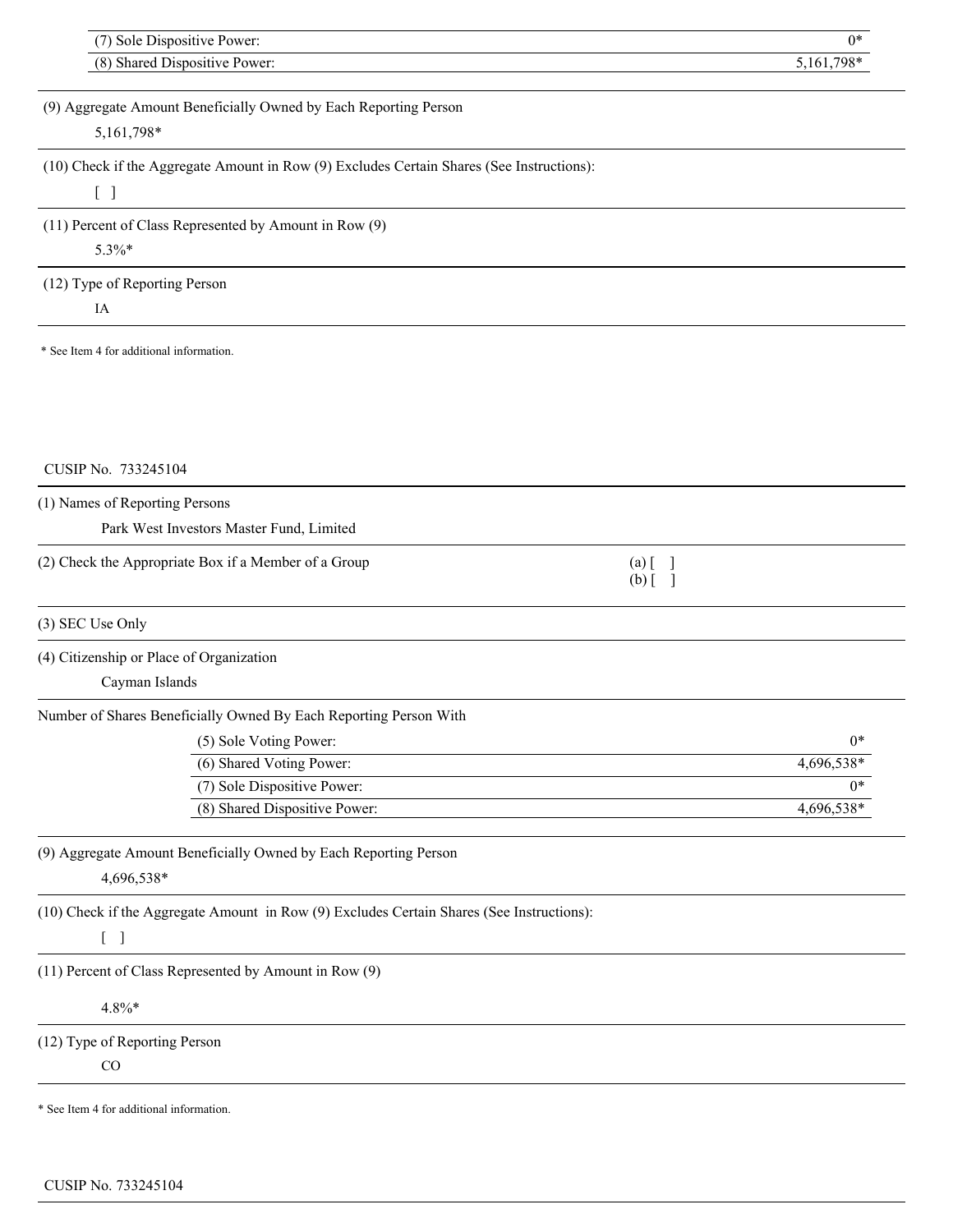| (1) Names of Reporting Persons                                                            |                                                  |
|-------------------------------------------------------------------------------------------|--------------------------------------------------|
| Peter S. Park                                                                             |                                                  |
| (2) Check the Appropriate Box if a Member of a Group                                      | $(a)$ $\begin{bmatrix} 1 \end{bmatrix}$<br>$(b)$ |
| (3) SEC Use Only                                                                          |                                                  |
| (4) Citizenship or Place of Organization<br>United States of America                      |                                                  |
| Number of Shares Beneficially Owned By Each Reporting Person With                         |                                                  |
| (5) Sole Voting Power:                                                                    | $0*$                                             |
| (6) Shared Voting Power:                                                                  | $5,161,798*$                                     |
| (7) Sole Dispositive Power:                                                               | $0*$                                             |
| (8) Shared Dispositive Power:                                                             | 5,161,798*                                       |
| (9) Aggregate Amount Beneficially Owned by Each Reporting Person<br>5,161,798*            |                                                  |
| (10) Check if the Aggregate Amount in Row (9) Excludes Certain Shares (See Instructions): |                                                  |
| $\begin{bmatrix} 1 \end{bmatrix}$                                                         |                                                  |
| (11) Percent of Class Represented by Amount in Row (9)                                    |                                                  |
| 5.3%*                                                                                     |                                                  |
| (12) Type of Reporting Person                                                             |                                                  |
| $\mathbb{N}$                                                                              |                                                  |
| * See Item 4 for additional information.                                                  |                                                  |

#### **Item 1(a). Name Of Issuer:**

Porch Group, Inc., a Delaware corporation (the "Company")

# **Item 1(b). Address of Issuer's Principal Executive Offices:**

2200 1st Avenue S., Suite 300 Seattle, WA 98134

# **Item 2(a). Name of Person Filing:**

This report on Schedule 13G (this "Schedule 13G") is being jointly filed by (i) Park West Asset Management LLC, a Delaware limited liability company ("PWAM"), (ii) Park West Investors Master Fund, Limited, a Cayman Islands exempted company ("PWIMF") and (iii) Peter S. Park ("Mr. Park" and, collectively with PWAM and PWIMF, the "Reporting Persons").

# **Item 2(b). Address of Principal Business Office or, if None, Residence:**

The address for the Reporting Persons is: 900 Larkspur Landing Circle, Suite 165, Larkspur, California 94939.

# **Item 2(c). Citizenship:**

PWAM is organized under the laws of the State of Delaware. PWIMF is a Cayman Islands exempted company. Mr. Park is a citizen of the United States.

# **Item 2(d). Title of Class of Securities:**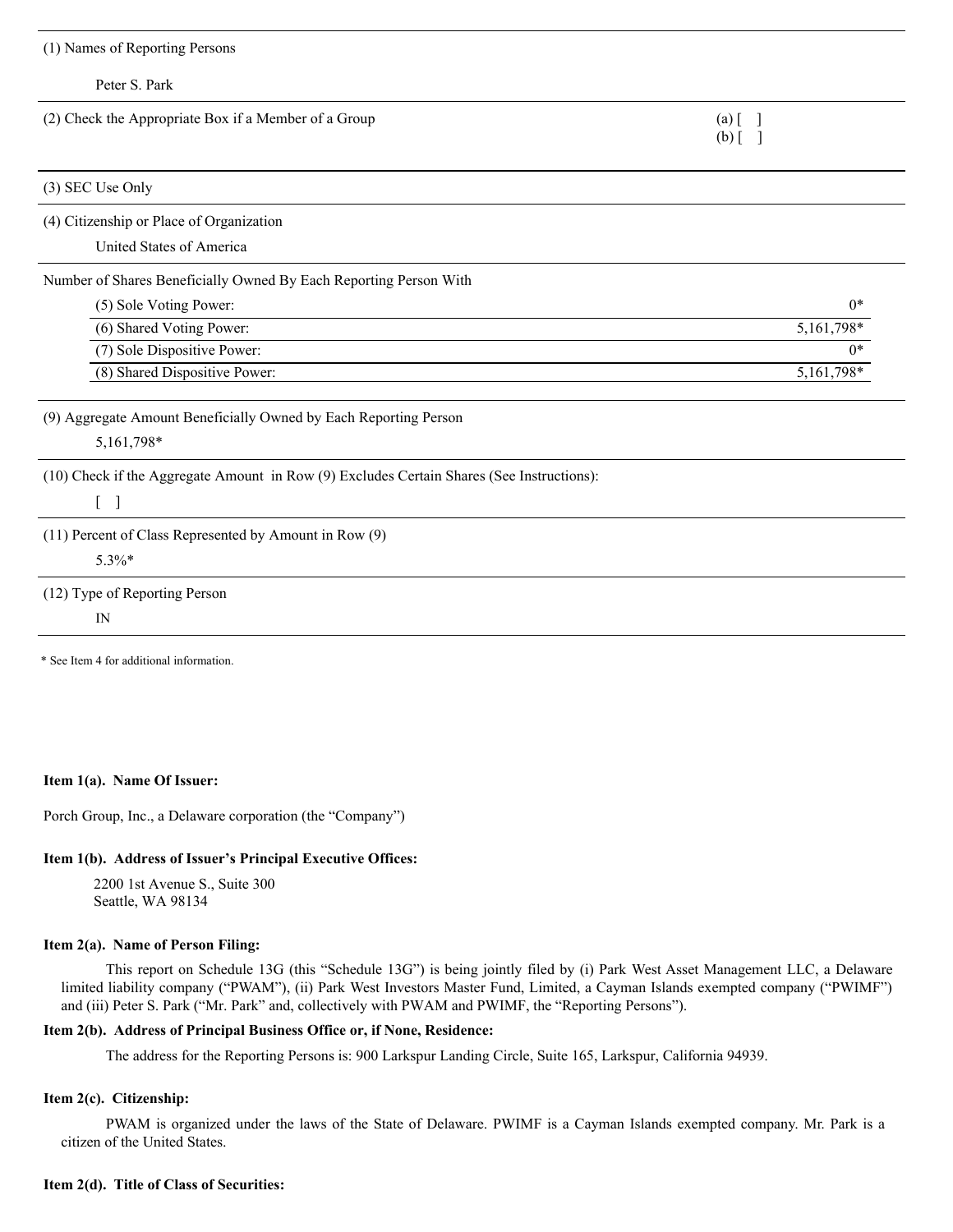Common Stock, par value \$0.0001 per share (the "Common Stock")

#### **Item 2(e). CUSIP No.:**

733245104

#### Item 3. If This Statement Is Filed Pursuant to §§ 240.13d-1(b) or 240.13d-2(b) or (c), check whether the Person Filing is a:

Not Applicable.

#### **Item 4. Ownership:**

As reported in the cover pages to this report, the ownership information with respect to each of PWAM and Mr. Park is as follows:

| (a) | Amount Beneficially Owned:                    |                                                          | 5,161,798* |
|-----|-----------------------------------------------|----------------------------------------------------------|------------|
| (b) |                                               | Percent of Class:                                        | $5.3\%*$   |
| (c) | Number of Shares as to which such person has: |                                                          |            |
|     | $\left( 1\right)$                             | sole power to vote or to direct the vote:                | $0*$       |
|     | (i)                                           | shared power to vote or to direct the vote:              | 5,161,798* |
|     | (iii)                                         | sole power to dispose or to direct the disposition of:   | $0*$       |
|     | (iv)                                          | shared power to dispose or to direct the disposition of: | 5,161,798* |

As reported in the cover pages to this report, the ownership information with respect to PWIMF is as follows:

| (a) | Amount Beneficially Owned:                    |                                                          | 4,696,538* |
|-----|-----------------------------------------------|----------------------------------------------------------|------------|
| (b) |                                               | Percent of Class:                                        | $4.8\%*$   |
| (c) | Number of Shares as to which such person has: |                                                          |            |
|     | (i)                                           | sole power to vote or to direct the vote:                | $0*$       |
|     | (ii)                                          | shared power to vote or to direct the vote:              | 4,696,538* |
|     | (iii)                                         | sole power to dispose or to direct the disposition of:   | $0*$       |
|     | (iv)                                          | shared power to dispose or to direct the disposition of: | 4,696,538* |

\*PWAM is the investment manager to PWIMF and Park West Partners International, Limited, a Cayman Islands exempted company ("PWPI", and together with PWIMF, the "PW Funds"). Mr. Park, through one or more affiliated entities, is the controlling manager of PWAM.

As of December 31, 2021, PWIMF held 4,696,538 shares of Common Stock PWPI held 465,260 shares of Common Stock. As of December 31, 2021, PWAM and Mr. Park may be deemed to beneficially own the 5,161,798 shares of Common Stock held in the aggregate by the PW Funds.

The reported beneficial ownership percentage is based upon approximately 98,064,108 shares of Common Stock issued and outstanding as of November 8, 2021, based on information reported by the Company in its Quarterly Report on Form 10-Q filed with the Securities and Exchange Commission on November 15, 2021.

The Reporting Persons filed a Schedule 13G/A with the Securities and Exchange Commission on January 14, 2022, which reflects the Reporting Persons' beneficial ownership as of January 4, 2022.

#### **Item 5. Ownership of Five Percent or Less of a Class:**

If this statement is being filed to report the fact that as of the date hereof the reporting person has ceased to be the beneficial owner of more than five percent of the class of securities, check the following: [ ]

## **Item 6. Ownership of More Than Five Percent on Behalf of Another Person:**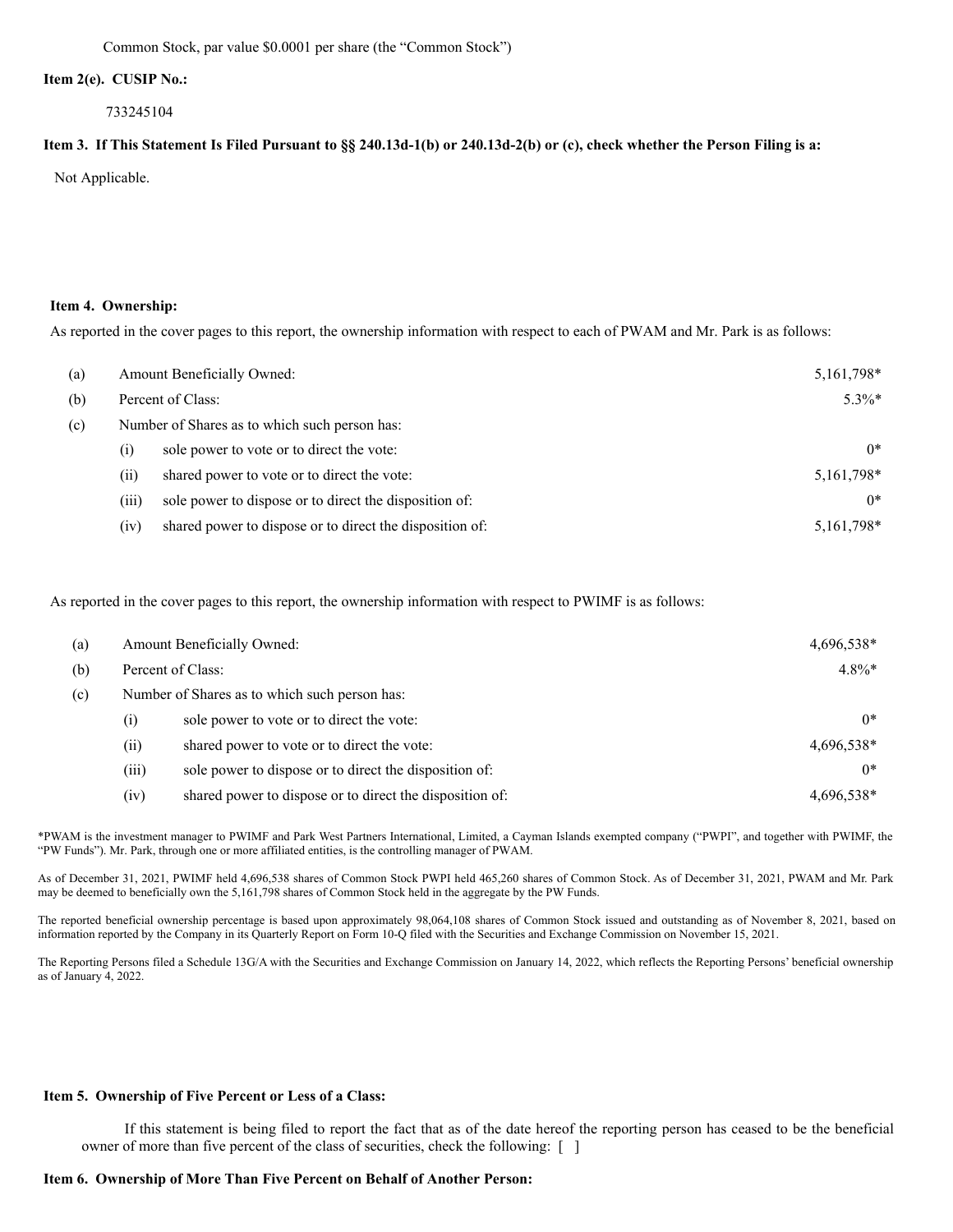Not Applicable.

# Item 7. Identification and Classification of the Subsidiary Which Acquired the Security Being Reported on by the Parent Holding **Company or Control Person:**

Not Applicable.

# **Item 8. Identification and Classification of Members of the Group:**

Not Applicable.

#### **Item 9. Notice of Dissolution of Group:**

Not Applicable.

# **Item 10. Certification:**

By signing below I certify that, to the best of my knowledge and belief, the securities referred to above were not acquired and are not held for the purpose of or with the effect of changing or influencing the control of the issuer of the securities and were not acquired and are not held in connection with or as a participant in any transaction having that purpose or effect.

# **SIGNATURE**

After reasonable inquiry and to the best of my knowledge and belief, I certify that the information set forth in this statement is true, complete and correct.

February 14, 2022

# **PARK WEST ASSET MANAGEMENT LLC**

By: /s/ Grace Jimenez

Name: Grace Jimenez Title: Chief Financial Officer

# **PARK WEST INVESTORS MASTER FUND, LIMITED**

By: Park West Asset Management LLC, its Investment Manager

By: /s/ Grace Jimenez

Name: Grace Jimenez Title: Chief Financial Officer

/s/ Peter S. Park Peter S. Park

**Attention: Intentional misstatements or omissions of fact constitute Federal criminal violations (See 18 U.S.C. 1001)**